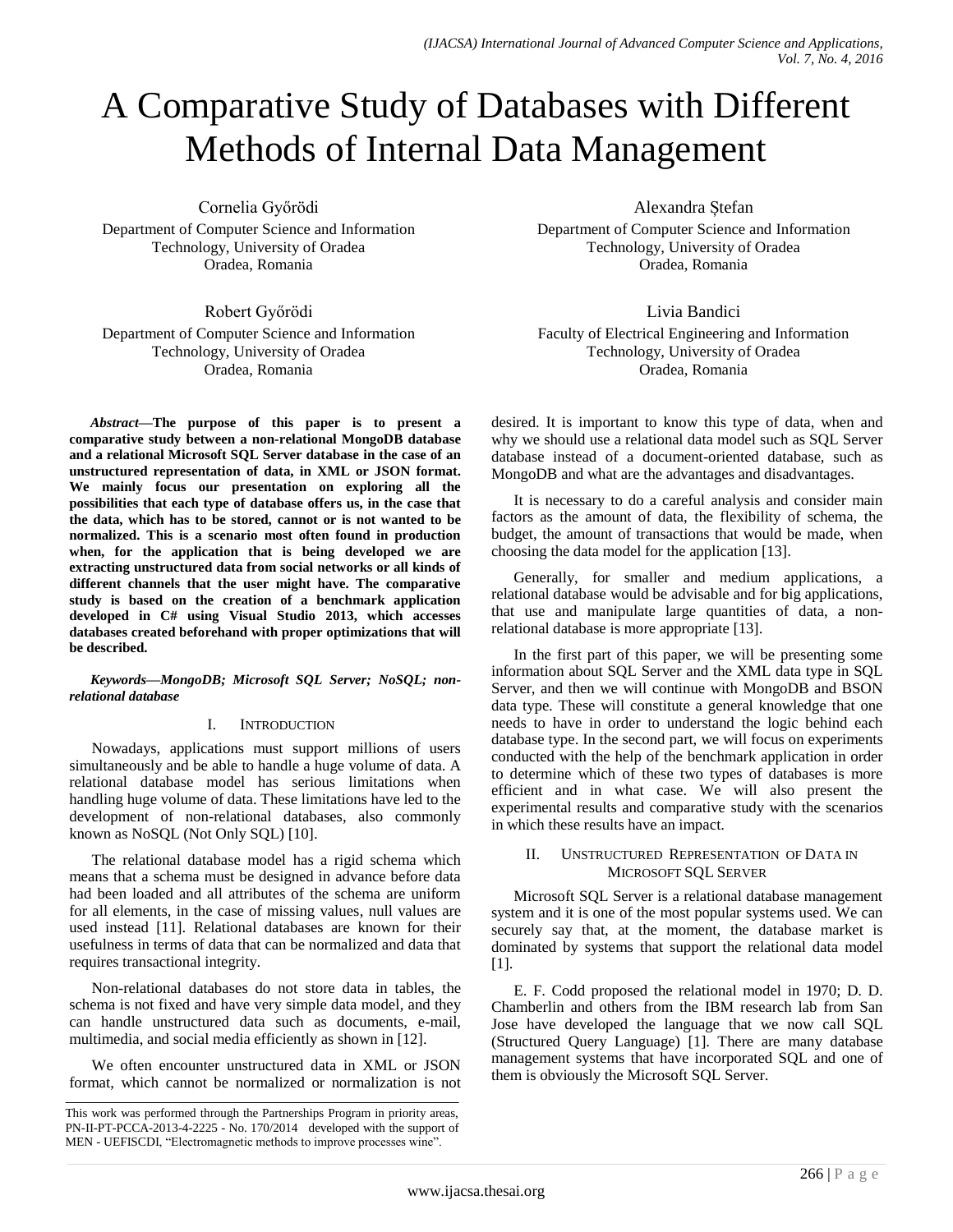Database management systems, such as Microsoft SQL Server, enjoy a high popularity precisely because they are easy to use and databases are easy to create. Microsoft SQL Server offers reliable transaction processing which is why so many choose this database management system.

Keeping the integrity of our data is often times the most important thing and Microsoft SQL Server has great support for it.

# *A. The XML Data Type*

If the data is structured then our best choice for storing this data is the relational model. If the data is unstructured or semistructured, we have several options. One would be using a NoSQL database and we will describe this possibility in the next chapter. Another option is using XML data type and this is particularly a good choice if unstructured data are tied in some way to structured data that is already stored in relational database. In this way, we will get a model that is independent from the platform and can be ported easily as shown in [2].

There are many reasons for choosing XML, some of the best, according to Microsoft, are shown in [2]:

- we don't have big quantities of data or the structure of our data is not known at the moment, we maybe have to take into consideration that our data structure might change in the future;
- we have recursive data or the entities don't have references among themselves;
- we have to follow a specific order in our data;
- we hardly ever need to update the whole entity at once, we want to update specific parts of it, change the structure or just simply query.

We have two options of storing XML data: either store it in SQL Server database and use its native XML features or choose to manage it in the file system. We choose considering some of the best reasons as shown in [2]:

- we need transactional integrity, so the most important reason would be that we need to share, query and modify the XML data in an efficient and transacted way;
- we want our relational data to work with or use parts of our XML data;
- we need support for querying and updating data, especially for a cross-domain application;
- we want indexing for an efficient way of querying the data that is stored in XML format.

For choosing to store our XML data in an SQL Server database, one has the option to store it in varchar(MAX), but as we want to take full advantage of what Microsoft SQL Server can offer us, we are going to talk about storing XML in the *xml data type*. We will also keep in mind that storing XML in the *xml data type* is slower due to the validation that happens in the background, but this can give the advantage of having all kinds of information about the specific order in the document, about attribute and element values.

In order to obtain the results from the experiments we used the hybrid model. The hybrid model is a combination of relational and *xml data type* columns [2]. The choice was made in order for the performance to be considerably better.

# III. UNSTRUCTURED REPRESENTATION OF DATA IN **MONGODB**

MongoDB is a document-oriented, NoSQL database. NoSQL, or Not Only SQL, is an approach of managing data and designing databases, which is most useful in the case that we have big quantities of data [3]. NoSQL databases provide you with ways of storing and retrieving the data that is not modelled as the relational databases are modelled. Mainly, NoSQL databases are designed to allow us insertion of data for which we do not have a predefined schema as the structure of our data is not set.

A database like MongoDB does not a have the concept of a "row"; instead, we have a more flexible model called a "document" [3]. The format in which the documents are stored is called BSON which comes from binary JSON and which offers us a binary representation of the JSON documents.

We have an easy way of modifying the structure of our data as MongoDB does not restrict to certain types or sizes, without having a predefined schema, we can experiment with modelling our data and choose the best option according to the needs of the application [3].

Often times the most challenging thing that developers are confronted with is the ever-growing amount of data that our applications deal with. As we need to store this data, the problem of scaling arises.

There are two choices when it comes to scaling: either we can scale up or we can scale out. Scaling up implies upgrading the machine we already have, basically adding more resources, while scaling out is getting our data spread across multiple machines [3]. Scaling up is generally more expensive and the physical limitation will inevitably be reached at some point [3]. Scaling out will come with a requirement of a bigger effort in order to administer the multiple machines, but it is generally less expensive and easier to scale [3].

When wanting to scale out a relational database we have to understand that it is generally not an easy problem to solve. However, MongoDB was made precisely with this process in mind. Being document oriented makes it easy to split the data and MongoDB figures out how to spread the data across the newly added machines [3].

The important thing to note about MongoDB is that while it has many features that facilitate CRUD operations, some features that we most often use in relational databases like joins, are not possible in MongoDB. We have a way of simulating this type of operation, which will be presented later on in this paper.

# IV. EXPERIMENTAL SETUP

Our working scenario is when we have data that cannot be normalized, but is still connected in some way to existing data in the relational database. We have a choice between using the hybrid model for SQL Server against storing the data in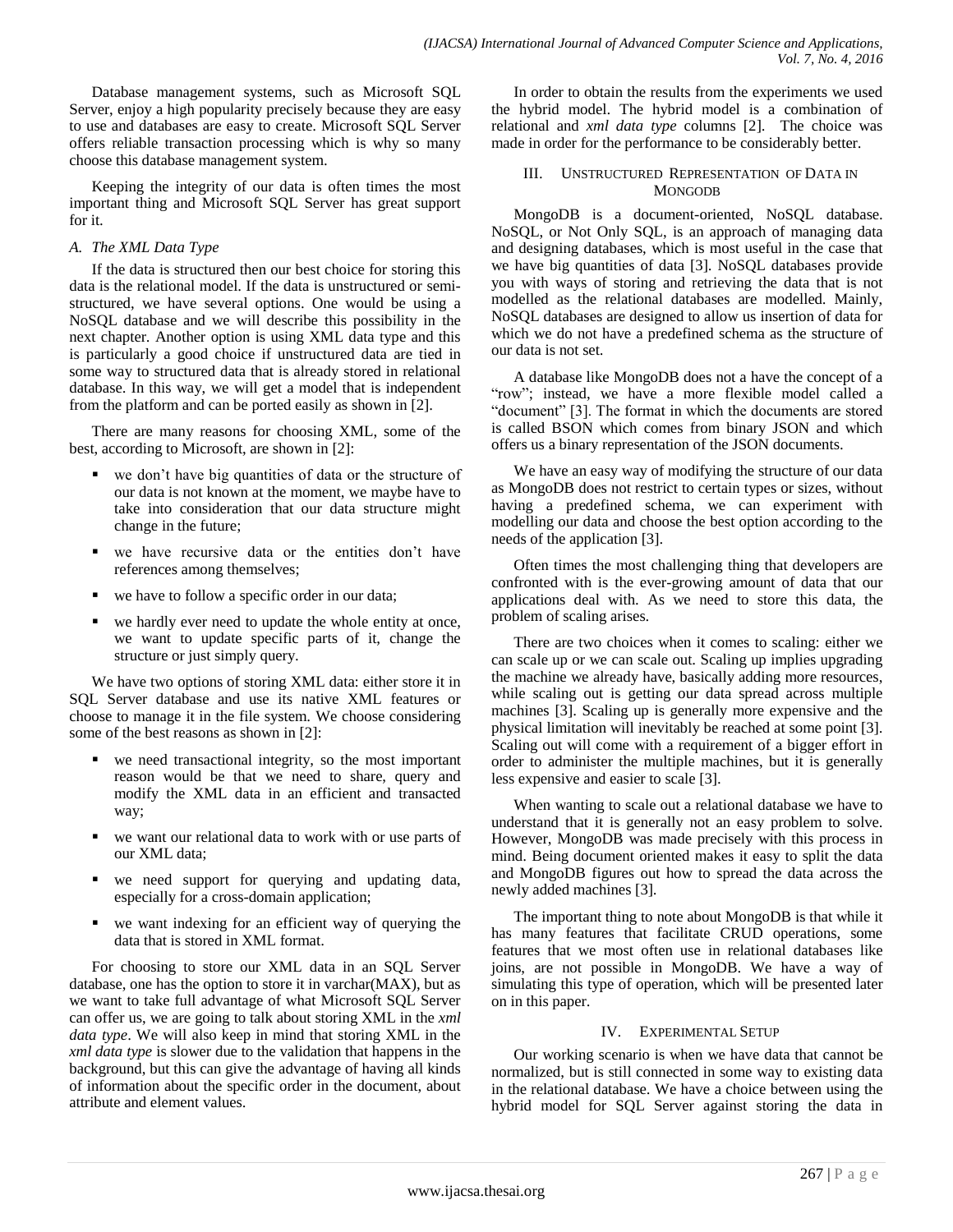MongoDB and just retrieving it from there. For the SQL Server, we will store an ID and an *xml data type* field. For MongoDB, the data will be stored as documents, which together will form a collection.

In order to have the fairest comparison we created indexes designed to ensure the optimal performance. As a result, for the *xml data type* we created the following indexes:

- primary XML index this is the most important index that we created as this one indexes all the XML tags, values and paths [4]. According to Microsoft, for the creation of this index we need a clustered index on the primary key of the table that contains *the xml data type* column as SQL Server will use the primary key to correlate rows in the primary XML index with rows in our table [4];
- secondary XML index in order to be able to create two types of secondary indexes we needed a primary XML index. These are the types of secondary indexes created:
	- o path used for queries that specify path expressions because it makes searching faster [5];
	- o value used for value based queries, an example would be searching for a string [5].
- full-text index on a XML column according to Microsoft, it indexes the content of the XML values, but ignores the XML mark-up [6].

MongoDB has a default index on the *\_id* field, so if now of creation we do not set it, this *\_id* will be automatically set. Like the concept of primary key in SQL, this *\_id* prevents the introduction of two *\_id* values that are the same and is unique [7]. These are the following indexes created for the MongoDB database:

- $\blacksquare$  single field it is either an ascending or descending index specified by the user on single field of the document [7];
- compound index  $-$  it is an index on multiple fields from the document and the order in which you specify the fields is very important as MongoDB will sort after the first field and then it will sort within each value of the first field by the second field specified [7];
- text index  $-$  it is an index that supports running text search queries in a string content. One can specify any field that has a string as a value or an array of strings, according to MongoDB [8].

In order to run the experiments, we created a benchmark application using C# and Visual Studio 2013 as an IDE (Integrated Development Environment). Using the repository pattern, we created two repositories for each database. For the execution of the SQL commands, we used *SqlCommand* from *SqlClient* that is the .NET Framework Data Provider for SQL Server and for MongoDB we used the *.NET MongoDB Driver*. Both provide asynchronous workflows.

The architecture of the computer used to run the experiments:

| <b>Operating System</b> | Windows 10 Pro                 |
|-------------------------|--------------------------------|
| Processor               | Intel(R) Core(TM) i5-4200M CPU |
|                         | @ 2.50 GHz                     |
| Installed memory (RAM)  | $4.00$ GB                      |
| Disk                    | SSD Crucial MX100 256GB        |

V. EXPERIMENTAL RESULTS

## *A. Experiment 1*

The first experiment consists of populating the two databases with 100.000 entries. The chart shown in Figure 1 presents the results of the experiment:

# Population with 100.000 entries



Fig. 1. The results of populating with 100.000 entries

We can easily see the implications of inserting an already considerable amount of data, both in SQL Server and in MongoDB. MongoDB is faster, usually being tens of seconds faster than SQL Server. The difference occurs also because of the XML validation done by SQL Server. The *xml data type* ensures us that each XML instance is correctly formed and this process slows down the insertion.

As it can be seen in Figure 1, MongoDB is faster than SQL Server in 9 out of 10 cases. The method used for insertion is similar in order to not give an advantage through implementation.

# *B. Experiment 2*

The purpose of this experiment was to search by a randomly generated *ID* 1.000 times on each execution. As previously described the *ID* on the SQL Server database is a primary key and on the MongoDB database *\_id* field has a default index on it.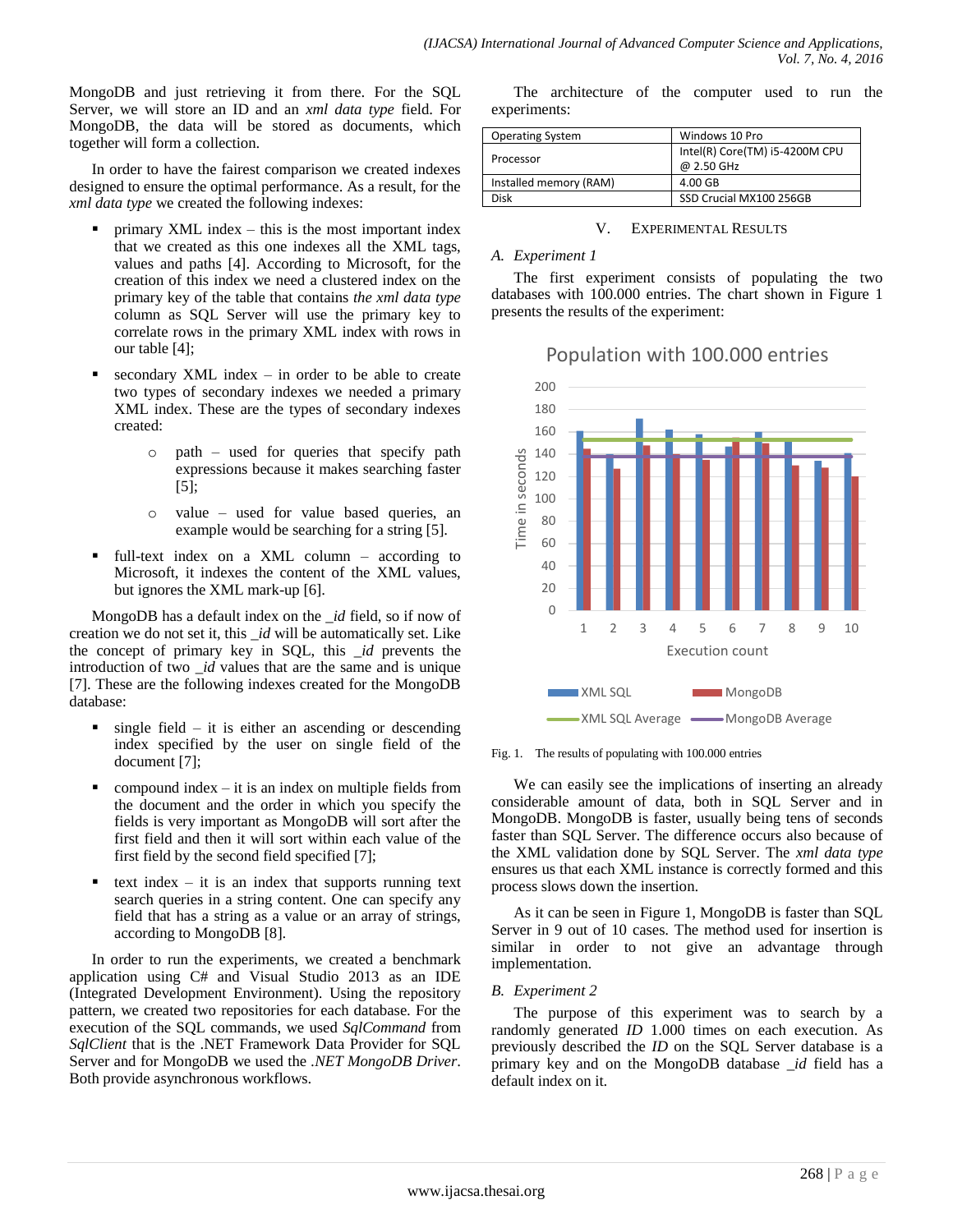The results of this experiment are pointing to the conclusion that searching by the *ID* field on which have a primary key or default index on it is yielding better results in SQL Server than in MongoDB. SQL Server is efficient and fast in these types of operations as it shown in Figure 2.



Fig. 2. The results of searching by ID

## *C. Experiment 3*

The third experiment consisted in searching for a random string 1.000 times at every execution. In this experiment, we aim to test the full-text index and the text index that we set for each database type. The results, as shown in Figure 3, are rather dramatic as the difference between the two database types are quite big. MongoDB finds it simply easier and more efficient to search for particular occurrences of a string.



Fig. 3. The results of searching by string

# *D. Experiment 4*

The purpose of this experiment is to update a field that has a randomly generated *ID* 1.000 times.

MongoDB clearly dominates in these types of operations, as we can see in Fig. 4, the difference is yet again major and in favour of our NoSQL database. MongoDB enables superior performance as querying in the XML using the *xml data type* methods, but is not nearly as fast as MongoDB's easy way of looking up the document by its ID and updating its field.

This is the method chosen to update a field in the SQL Server database: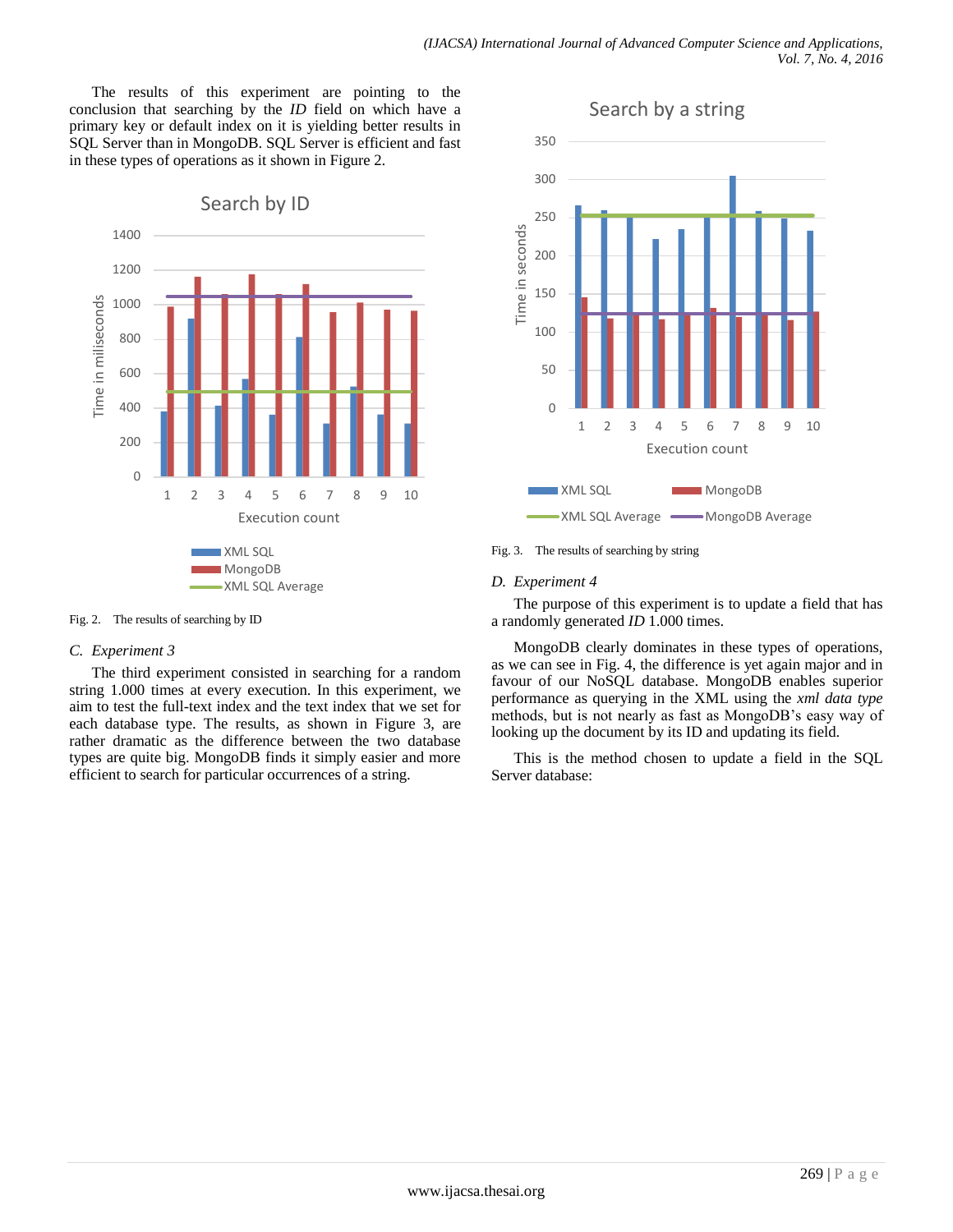#### UPDATE Post SET Xml.modify('replace value of (/post/category/text())[1] with (\"UpdatedCategory\")') WHERE  $Id = @Id$



Updating a field

#### Fig. 4. The results of updating a field

## *E. Experiment 5*

The aim of this experiment is to compare the execution speed of join operations. MongoDB does not support join operations as it goes against the concept of data getting denormalized [9]. The addition of redundant data reduces the need for join operations. However, in certain scenarios we do not want to keep redundant data in our documents, and for this particular need MongoDB offers two solutions:

- manual references –meaning that we ought to have a field that will store the primary key of the document where the related data resides [9];
- *DBRefs* this is a reference between two documents using the *id* field, the name of the collection and optionally the name of the database [9].

In this particular scenario, we know in which database the collection resides and we have all the information we need in our application meaning that *DBRef* does not give us any advantage over the manual reference. With that in mind, we chose to use the manual reference and to create an index on the reference field.

In the setup phase of our SQL Server database, we have created two tables – one that holds the posts, stores an *ID*, and has an *xml data type* field, which stores the XML and one table that holds the comments, which stores the *post\_id* and some random content. We mirrored this in MongoDB by adding a comments document. It is necessary for us to create an index on the foreign key field *post\_id* as this will speed up the operation drastically and will give fairness as we add an index on the *post\_id* reference field from the MongoDB database as well.

We added, for each database, between 10 and 100 comments for 25,000 posts.

In our experiment, we made 1,000 join operations using the *ID* field which is, as previously mentioned, primary key in the SQL Server database and default *\_id* index in MongoDB. In MongoDB's case, in order to simulate the joint operation we looked first for the post and then for all the comments made for that particular post.

As we can see in Figure 5, the results yielded by the SQL Server database are much better, which is as expected since with proper optimization there is no way that MongoDB can, beat SQL's JOIN. What is notable is that without having an index on the *post\_id* foreign key field, SQL Server yielded much worse results than what we can observe here for MongoDB.





Fig. 5. The results of join operations

#### VI. CONCLUSIONS

The purpose of all these experiments was to give an answer to the question: when do we use a relational database and when do we use a NoSQL database, like MongoDB?

The answer is not nearly as complex as one might think.

First, we need a proper analysis of the operations that we will do on our database and after that an analysis on the data that we work with. Microsoft SQL Server offers us transactional integrity and speed in JOIN operations, however MongoDB has the superior read and update speed. We must ask ourselves, "Do we have a rigid schema for our data?" Will the structure of our data suffer modifications? How flexible do we need to be when that happens? If our data cannot be normalized, we have to ask ourselves the question, "Does any